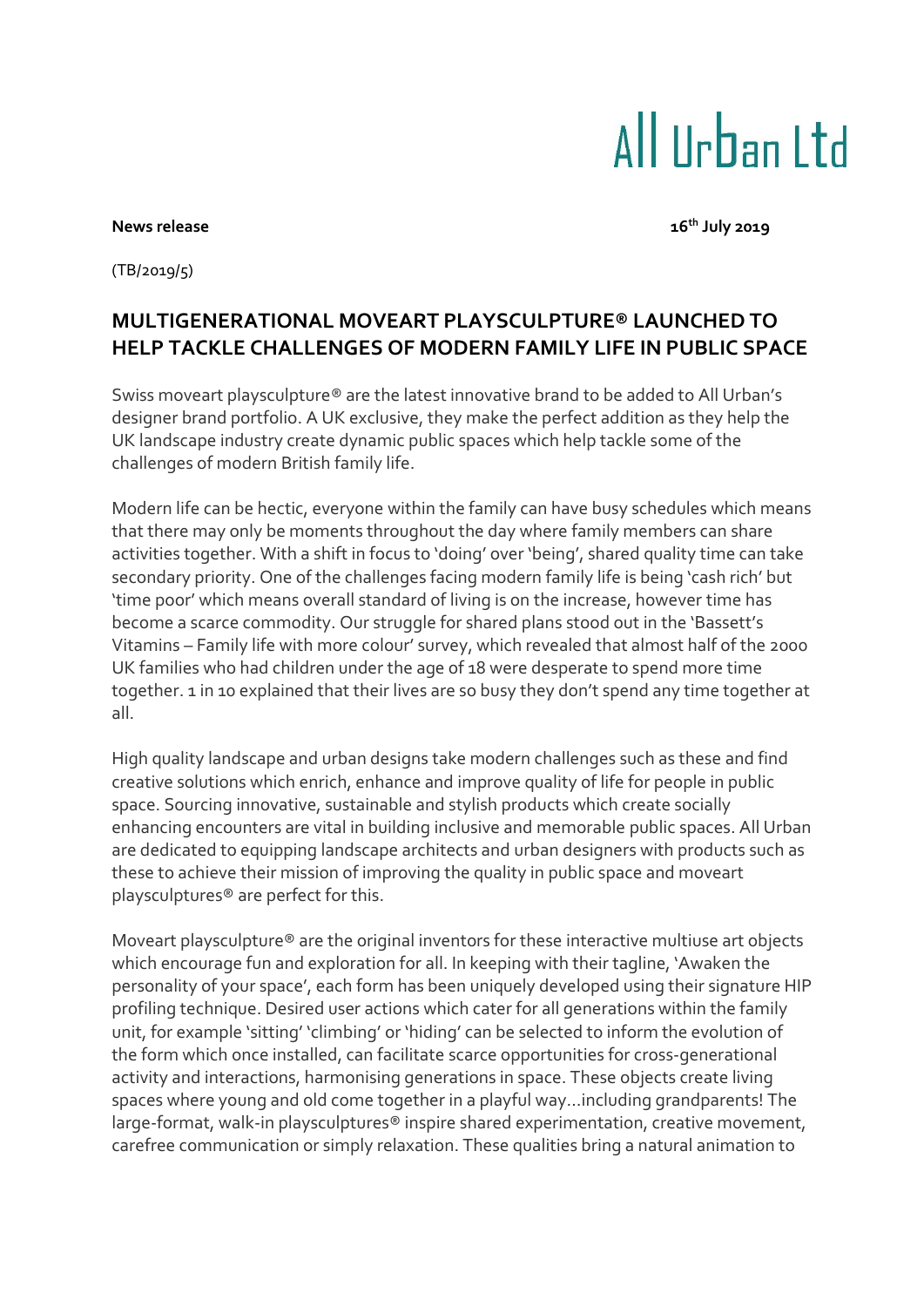urban spaces and help them to become places of rest, encounters and enjoyment for the whole family.

Ideal for city streets, plazas and squares, public parks and gardens, river and canal sides, patios, terraces, rooftops and courtyards, urban planners can choose from a set of beautifully designed standardised sculptures or work together with moveart playsculpture® to design bespoke forms which synthesise with a local landscape and community. Their versatility in form makes them ideal for small compact public spaces which want to cultivate more engagement.

The beautiful forms are inspired by the shape of the double helix, whose geometry symbolises the adaptability of life. Alluring in form, they have a harmonising and stimulating effect both on humans and on their material and natural surroundings making them perfectly suited for enriching public spaces. The fascinating shapes contribute to the character of a space, their beauty can encourage families to walk and cycle bringing huge health and wellbeing benefits to everyone involved.

These sustainable forms are manufactured from exceptionally durable accoya wood, and therefore have an extremely long life and keep maintenance to minimum. They are designed and manufactured in accordance with European safety standards for playground equipment SN EN 1176.

Paul Collings, Director of All Urban concludes, "We are delighted to welcome moveart playsculpture® into our high-quality portfolio. All Urban will stay committed to providing the landscape industry with products that help them design spaces which help tackle the challenges of modern life. Their products have already proved extremely popular and we welcome readers to join us at our first pop up event at the Sheffield Botanical Gardens in September, Norbert the original creator of moveart playsculpture® will present a talk on how the HIP profiling works. The event is free but booking is essential via Eventbrite."

## Ends.

For further details, please contact Theresa Bruno, Marketing Executive, All Urban Ltd, on 0114 282 3095 or a[t theresabruno@allburban.co.uk](mailto:theresabruno@allburban.co.uk) .

### Note to Editors

Two accompanying high resolution images for print and digital media are attached. Caption:

Image 1 caption: (far left) Director of All Urban Paul Collings, (left) Chairman of the Executive Management Board of BURRI Stephan Oetiker, (central back) CEO & Designer of moveart playsculpture® Norbert Roztocki, (central front) Marketing Executive of All Urban Theresa Bruno, (far right) Business Development Manager of All Urban Alice Skelton.